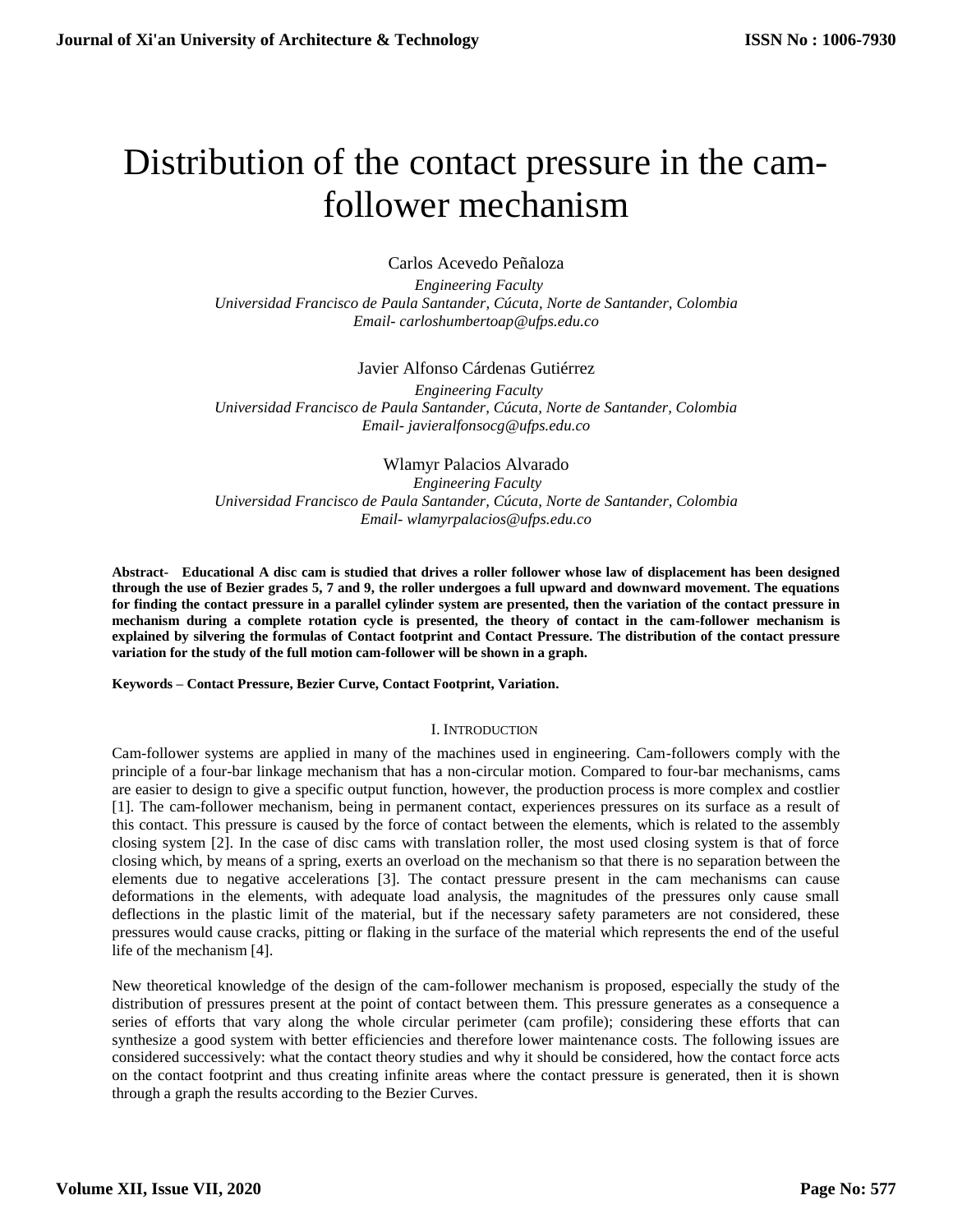## II. Methodology

## *2.1 Theory of contact*

This theory studies the efforts generated in the contact zone between two elements with rotational motion, depending on the properties, geometry and load applied to the bodies. It also allows a three-dimensional study of the contact forces acting inside a body as the contact pressures in a cylinder. In cams with a thickness less than the radius of the primary circle, it experiences a state of two-dimensional stress or commonly called plane stress with their respective main stresses and the cams with a greater experimental thickness, three-dimensional or plane deformation stresses. In this study a short cam is taken [5].

## *2.2 Bezier curves*

They are nonparametric curves that have the advantage of an intuitive nature in which the curve follows the control polygon and also has ease of continuity in straight sections thus generating curves of displacement, speed and acceleration [6]. They use a degree n and their equation is expressed as follows.

$$
B_i^n(u) = {n \choose i} u^i (1-u)^{n-i} = C_n^i u^i (1-u)^{n-i}; \quad i = 0, \dots, n
$$
 (1)

The grade analyzes the study of the cam according to its number (i) [7], then:

$$
\binom{n}{i} = C_n^i = \frac{n!}{i!(n-i)!} \tag{2}
$$

$$
B_i^n(u) = 0 \tag{3}
$$

$$
\Box \not\exists \ 0,...,\Box \hspace{2cm} (4)
$$

These curves must have properties of symmetry, positivity and also establish a numerical base [8].

## *2.3 Contact footprint*

The contact force creates finite areas due to deflections, being these areas small in comparison with the compressive stresses that are high [9], this contact area has a semielipsoidal shape, but in the case of cams is represented by a rectangular area, with respect to its theoretical area (2\* α \* l), Where α is wide and l is the depth of the contact footprint [10], obtained from the following expression:

$$
\alpha = \sqrt{\left(\frac{4F_c}{\pi l} + \frac{\frac{1-\gamma_1^2}{E_1} + \frac{1-\gamma_2^2}{E_2}}{\frac{1}{R_1} + \frac{1}{R_2}}\right)}
$$
(5)

Where  $R_1$  and  $R_2$  are the radio that press together with a contact force  $F_c$ . Designating  $E_1$ ,  $\gamma_1$  and  $E_2$ ,  $\gamma_2$  as the respective elastic and Poisson constants in the two cylinders [11].

The contact force is determined by the following expression:

$$
F_c(t): \frac{am + \vartheta c + sk + F_{pl}}{\cos \varphi} \tag{6}
$$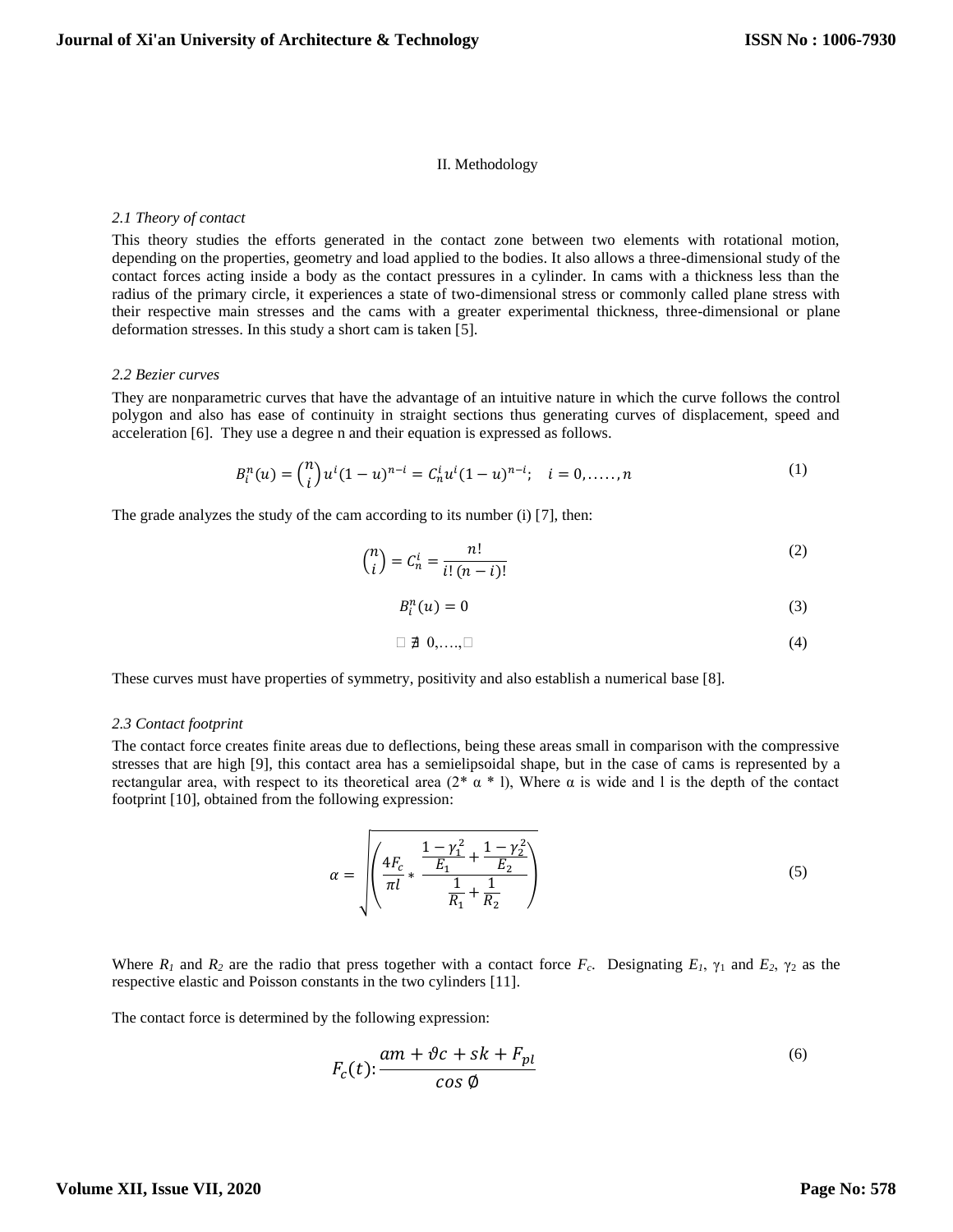## Where:

- *a*: Acceleration of the tracker *ϑ*: speed of the follower *s:* displacement of the tracker *m*: mass of the tracker including the spring *k*: the constant of the follower-spring system
- *c*: the damping constant.

## *2.4 Contact pressure*

In the contact fingerprint the distribution of pressures can be seen semi-ellipse, the maximum value is presented in the center line and the zero value in the edges of the fingerprint [12], as can be seen in figure 1.



Figure 1. Distribution of the pressure in the contact footprint.

Then the contact pressure can be calculated with the following equation:

$$
P = P_{\text{max}} \sqrt{1 - \left(\frac{x}{\alpha}\right)^2} \tag{7}
$$

Since P is the value of the pressure for which the values of x are distributed ( $-\alpha \le x \le \alpha$ ),  $\alpha$  is the width of the semielipse and  $P_{\text{max}}$  the maximum value of the pressure and is defined:

$$
P_{m\acute{a}x} = \frac{2F_c}{\pi \alpha l} \tag{8}
$$

It is analyzed that the maximum pressure depends on the radius of curvature of the surfaces in contact, so, in a cam its value varies along the profile [13]. Its application can be seen in the pressure cylinders that are studied by hertzian stresses (compressive, tensile, shear and axial forces).

## III. RESULTS AND DISCUSSION

The analysis will be made to a cam-follower that is preloaded with a spring to drive a cam with a greater force. Table 1 shows the corresponding data used for this study.

| Table 1. Data for the study of preloaded cam-follower with a spring |                |
|---------------------------------------------------------------------|----------------|
| <b>Parameter</b>                                                    | Value          |
| Cam mass                                                            | $m_l = 0.5 kg$ |
| Mass of the follower                                                | $m_r = 0.2$ kg |
| Roller radius                                                       | $R_r = 0.01m$  |
| Radius of primary circle                                            | $R_o = 0.02m$  |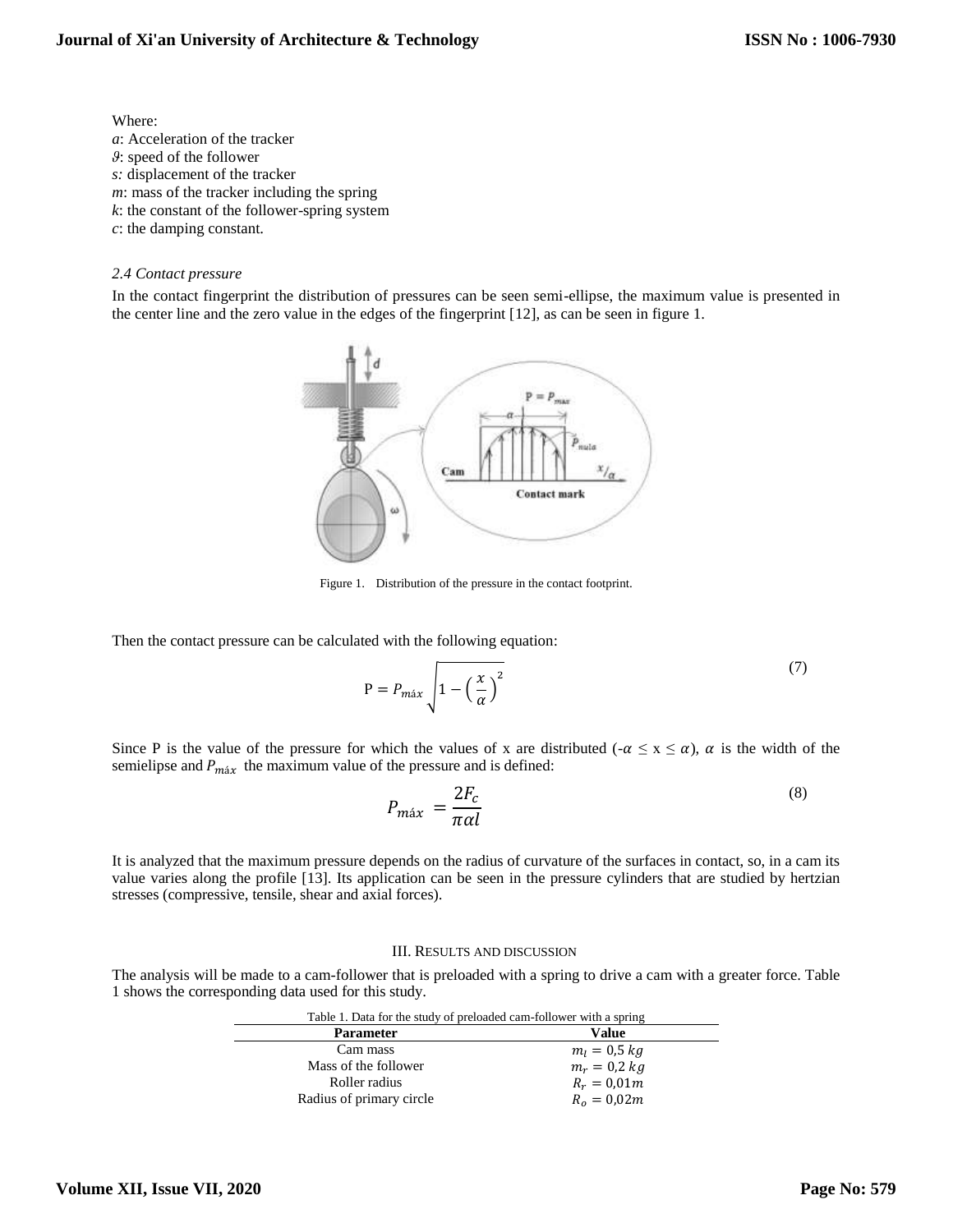| Equivalent stiffness factor of the system | $k = 800 N/m$                      |
|-------------------------------------------|------------------------------------|
| Thickness of cam                          | $l = 0.01m$                        |
| Poisson ratio of both materials           | $v = 0.3$                          |
| System preload                            | $F_{pl} = 1500N$                   |
| Damping constant                          | $c = 0.06 c_c$                     |
| Angular speed of the cam                  | $\omega = 20\pi \frac{rad}{s e g}$ |
| Maximum elevation of the tracker          | $L = 0.01m$                        |

With this data you can determine the contact force that has a constant speed and this in turn is connected to the preload of the system.

$$
F_c(t) : \frac{am\omega^2 + \vartheta c\omega + sk + F_{pl}}{\cos\varphi} \tag{9}
$$

With a preload on the compressed spring and the displacement being zero the values of acceleration and speed can be positive or negative, the constancy of the spring k and the preload *Fpl* have positive values, because of this the value of the preload must be higher than the three previous values in equation 9 in order to obtain the positive contact force [5]. In figure 2. The preloaded cam-follower can be seen with a screw that is being analyzed.



Figure 2. The cam-follower preloaded with a spring as indicated on the model.

With the model in figure 2 and replacing the data in the Bezier Curve equations in degrees 5, 7 and 9, contact footprint and contact pressure and using a graphical method [11], for a complete rotational motion of the camfollower, the following graph was generated. As expressed in [14] and [15], the main voltages can be replaced by a voltage that generates the same effects in the mechanism.



Figure 3. Comparison of the contact pressure variation for degrees  $n = 5$ ,  $n = 7$  and  $n = 9$  of the model described

## IV.CONCLUSION

In this It was presented the variation of the contact pressure in a disc cam mechanism that rotates with constant speed with a roller follower whose law of displacement was designed by means of Bezier curves of degrees 5, 7 and 9.